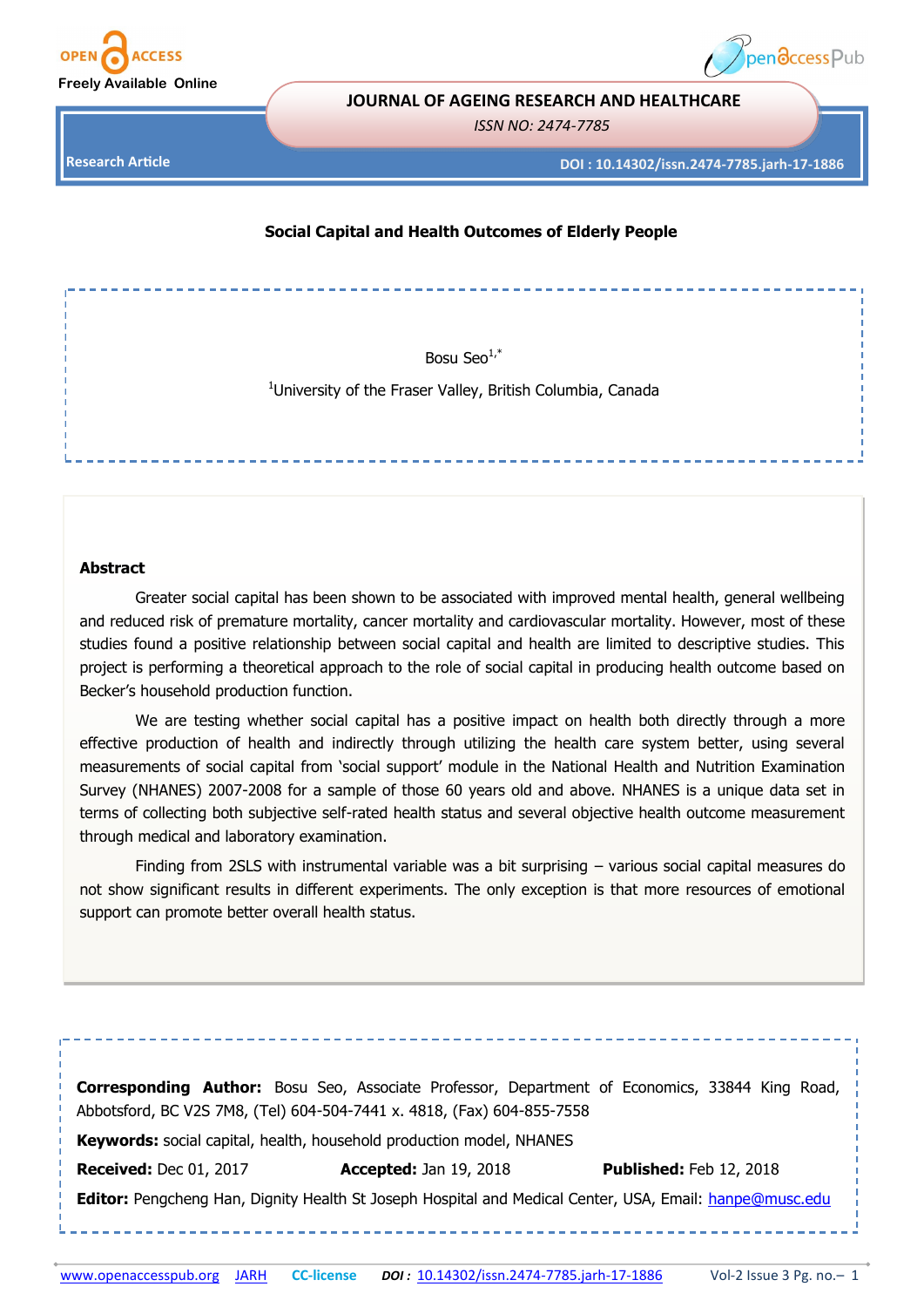

## **Introduction**

"Why treat people's illness without changing what makes them sick in the first place?" World Health Organization poses this question, suggesting that without modifying the social determinants of health, health care and medicine may be useless [1]. Social determinants of health examines why, in countries all over the world, there is a social gradient when it comes to health status and outcomes. Individuals higher up in the social hierarchy consistently have better health outcomes than those lower down.

Social capital was explored as a social determinant of health in the public health domain and has become a popular topic in the past decade particularly with the publication of Putnam's Bowling Alone (2000). Robert Putnam defined social capital as social networks and the associated norms of reciprocity, which is inhering both in the individual and the collective [2] [3]. Ichiro Kawachi attempted to normalized definitions and methodologies of measurement of social capital in the health field [4] [5]. In Kawachi's definition, social capital can be examined as a group or community -level characteristic, called "social cohesion", or as an individual characteristic using network theory. He also separated bonding and bridging social capital. Bonding social capital refers to the social connectedness within a group whose members are alike in some ways (i.e. race or ethnicity, class, language) and bridging social capital is social connectedness that crosses groups or other boundaries of social attribute [6].

A growing body of literature has analyzed the concept of social capital and its impact on health outcomes and has attracted the attention of both the academic and the policy communities. For example, greater social capital has been shown to be associated with better levels of general health and (subjective) well-being, lower cardiovascular and cancer mortality, and lower suicide rates  $[7 - 13]$ .

In this paper, we will explore social capital from the perspective of an individual resource and social connectedness, which refers to the relationships people have with others <sup>a</sup>. People enjoy constructive relationships with others in their families, communities, churches, and workplaces. Families support and nurture those in need of care. Social connectedness is integral to wellbeing. People are defined by their social roles,



whether as partners, parents, children, friends, caregivers, teammates, staff or employers, or a pile of other roles. Relationships give people support, happiness, contentment and a sense they belong and have a role to play in society [14]. They also mean people have support networks in place that they can call on for help during times of illness or poor health.

Most of the recent studies found a positive relationship between social capital and health in general, but they are limited to descriptive studies. The focus in this paper is on a theoretical approach to the role of social capital in producing health based on Becker's household production function. This study is testing whether social capital has a positive impact on health status both directly through a more effective production of health and indirectly through utilizing the health care system better, using several measurements of social capital from the National Health and Nutrition Examination Survey (NHANES) 2007-2008 for a sample of those 60 years old and above  $<sup>b</sup>$ .</sup>

A main reason to consider social capital in light of social networks/ connectedness of elderly people is that networks might enhance positive outcomes for seniors. Previous research reflects strong themes about the importance of family members and friends in the lives of older adults. Social ties have been linked to beneficial health and social outcomes, to the maintenance of independence in later life, and to responsive care for seniors with chronic long-term health problems [15] [16] 17]. It is also timely to examine the relationship between social capital and better heath in elderly people with the advent of the baby-boom generation's aging and retirement. However, there has been little research on the impact of social connectedness in older adults, except Keating et al. [18].

In the literature, studies utilize subjective selfrated health status to explore the relationship between social capital and health. However, NHANES 2007-2008 allows us to use several objective measures, including medical and laboratory examination results as well as self-rated health status. These objective measures will allow us to conduct a more rigorous study about the impact of social capital on health outcomes.

#### **Theoretical Background**

The proximate determinants of an individual's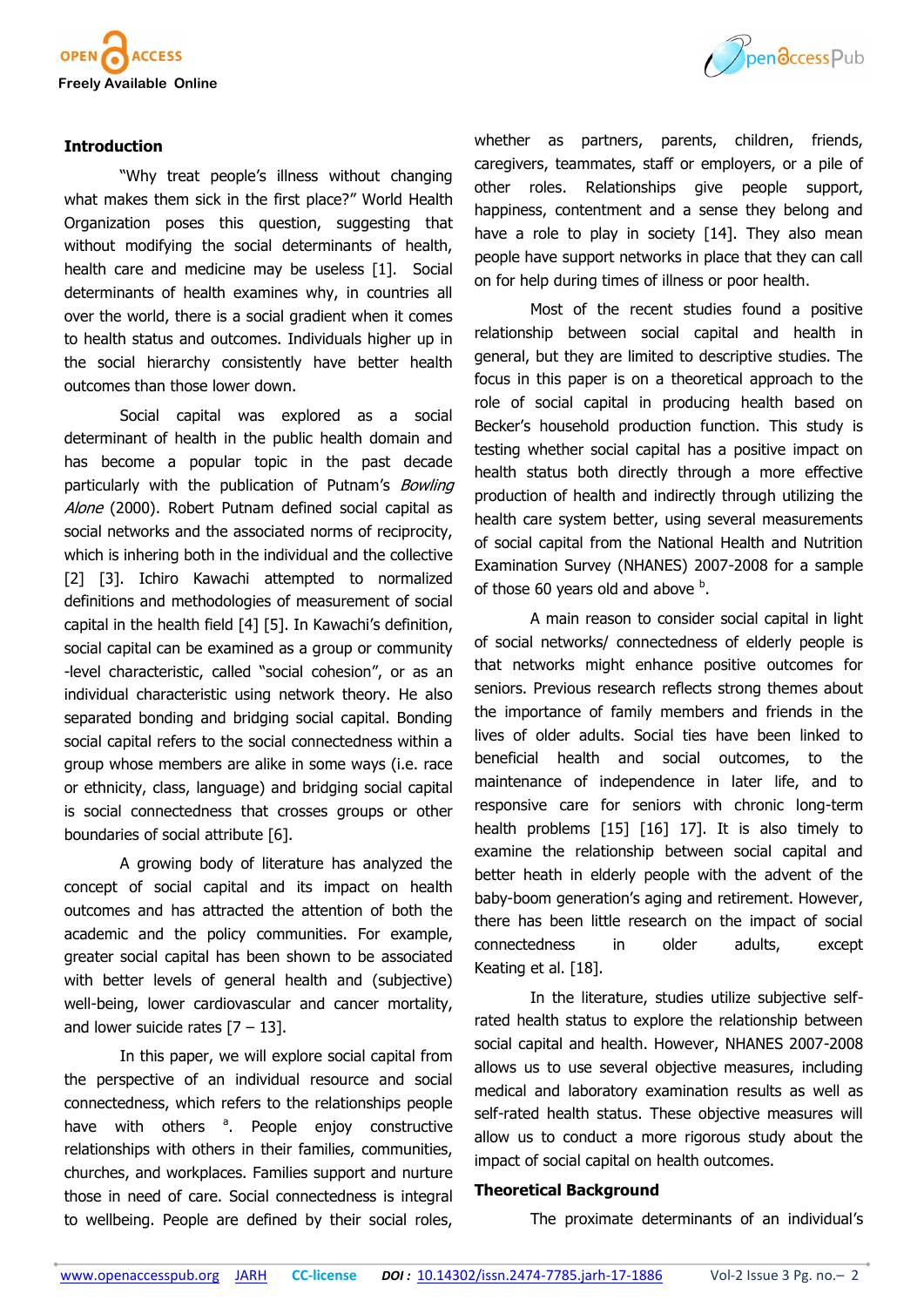

health usually are decisions made by the individual or by the household in which people live- given assets, prices, and community endowments. Therefore, a natural starting point is the determination of individual health at the household level. Similar to Behrman and Deolalikar (1988), this project is based on the standard household model with constrained maximization of a joint utility function [19] [20]. It is assumed that the household behaves as if it maximizes a utility function, which is a function of the goods and services consumed, health status of household members, and leisure <sup>c</sup>.

A household behaves as if maximizing a utility function:

 $U = U(H^i, C^i, L^i)$  ,  $i = 1, \dots, n$  (1) L where

 $H^i$  is the health of household member i ,

 $C^i$  is the consumption of household member i ,

- $L^i$  is the leisure of household member i, and
- $n$  is the number of individuals in the household.

(All of these variables and others defined below may be vectors with multiple dimensions.)

Health is a household-produced commodity. The health of the given i  $<sup>th</sup>$  individual is produced by a</sup> number of choices relating to the commodities consumed, health inputs, which do not affect utility except through health (e.g. health insurance), and the individual and household endowments:

$$
H^{i} = H(\hat{C}^{i}, D^{i}, U^{i}, \Omega^{i}, S^{i})
$$
 (2) exam

where

 $H^i$  is the health outcome of the i <sup>th</sup> individual,

 $\hat{C}^i$  is the consumption of the i <sup>th</sup> individual that affects health,

- $D<sup>i</sup>$  is the observable characteristics including socio-demographic variables of the  $i<sup>th</sup>$  individual
- $U^i$  is the unobservable attributes, such as genetic endowment of the  $i<sup>th</sup>$  individual,
- $\Omega^i$  is the characteristics of household, and
- $S<sup>i</sup>$  is the social capital of i <sup>th</sup> individual.

To analyze the basic correlation between social capital and health, we estimate the following regression:

 $H_i^* = \beta' X + \gamma S + \varepsilon$  (3)

where  $H^*$ <sub>i</sub> is the individual's actual health, **x** is a vector of explanatory variables, S is a vector of social



capital,  $β'$  is the vector of coefficients, and  $ε$  is the error term. Explanatory variables include socio-demographic variables and genetic endowment variables (X), and social capital (S). Detailed variable lists are found in the appendix.

#### Data

The National Center for Health Statistics (NCHS), part of the Centers for Disease Control and Prevention (CDC), has collected nationally representative health and nutrition surveys since the early 1960's. In each survey a nationally representative sample of the US civilian non-institutionalized population was selected using a complex, stratified, multistage probability cluster sampling design. Primary sampling units (PSU) are generally single counties, although small counties are combined to meet a minimum population size. Clusters of households are selected, the households are screened for demographic characteristics, a sample of households is selected, and one or more persons per household are selected <sup>d</sup>.

Survey workers collected demographic data and information on general health, use of health services, and housing characteristics in an interview in the home. Nearly three-quarters of the participants also received a four-hour medical examination at a mobile Medical Exam Center (MEC). The MECs, including 12 physicians and other persons involved with the examinations, moved from city to city, preserving consistency in the medical exam. In addition to the MEC examinations, a small number of survey participants receive an abbreviated health examination in their homes because they are not able to come to the MEC. The survey included many tools to induce those selected for the study to participate, especially those selected for the medical exam portion of the survey.

For NHANES 2007-2008, 10,149 persons were interviewed and 9,762 were examined in the MEC. Data were collected between January 2007 and December 2008. The data and corresponding documents for the survey interview and examination components are available from the CDC website. *D*<sup>*i*</sup> is the observable characteristics including exam portion of the survey.<br>
socio-demographic variables of the i<sup>th</sup> individual<br> *U<sup><i>i*</sup> is the unobservable attributes, such as genetic interviewed and 9,762 were

# **Methods and Variables**

NHANES household, interview, and examination data files were merged using the unique sequence number given to each participant. Samples were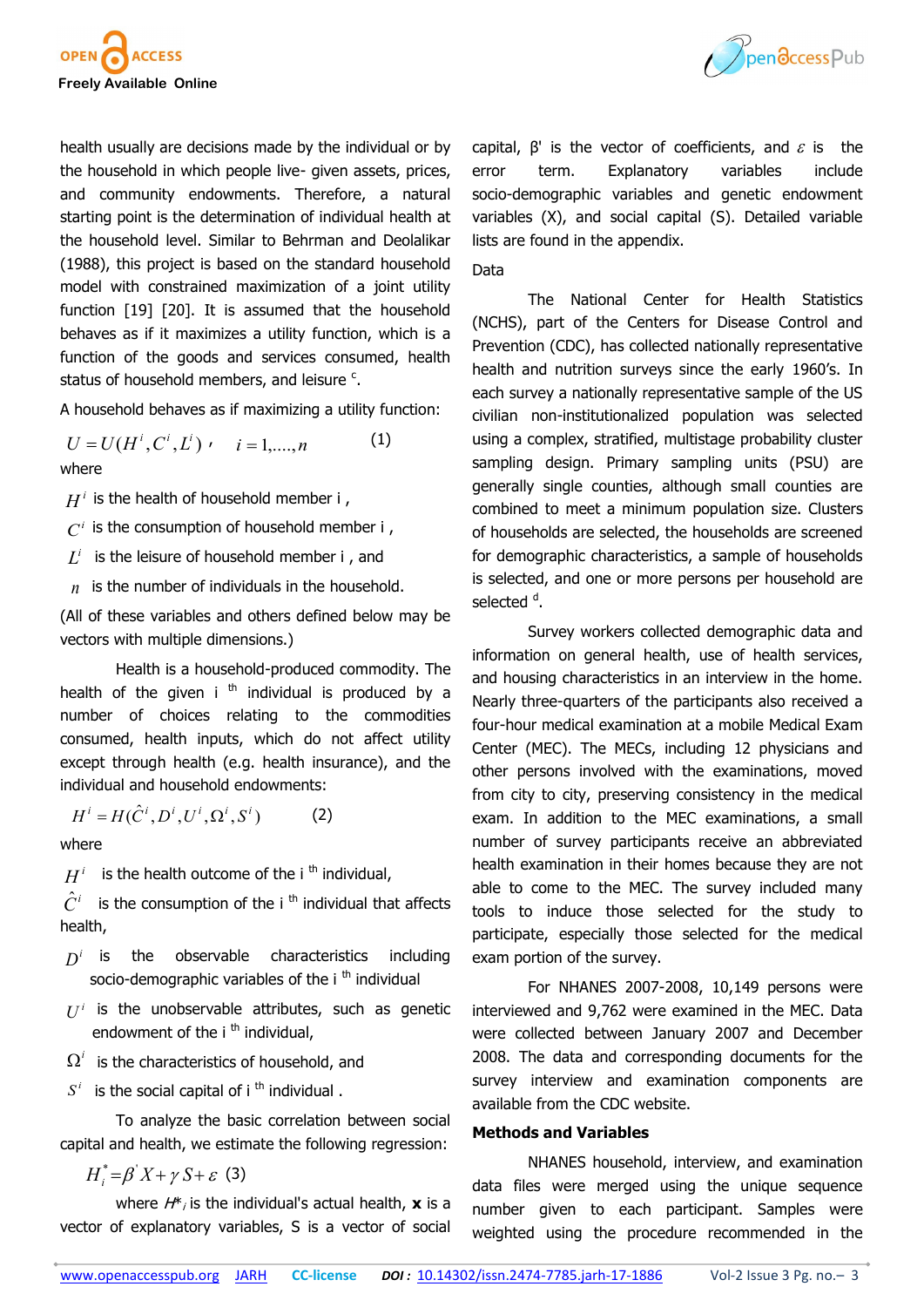



NHANES documentation. In this study, a sample of those 60 years old and above will be analyzed. The total sample size is 1,684 and 815 of them are males and 869 are females.

Table 1 shows the definition of variables used in this study.

[Insert Table 1 Here]

# **Dependent Variable**

We use several health outcome measures as dependent variables. The first measure is peoples' self-rated health status. Measures of self-rated health are based on individual and robust predictors that have gained in popularity to forecast individual health outcomes, even in persons without prior health problems. Previous research has shown that self-rated health status has predicted such important patient outcomes as mortality and health system utilization [21-23].

In the NHANES data, people were asked: "How is your health in general? Would you say it is excellent, very good, good, fair, or poor?" We converted the original 5-point scale to a dichotomous variable, with the value 1 representing excellent, very good, or good health, and the value 0 representing fair and poor health. A probit model is used for the empirical analysis.

Second, the current health status section (variable name prefix HSQ) of the NHANES questionnaire provides personal interview data on recent illness for the past 30 days, blood donations, and AIDS testing. We chose select recent illness measures, which indicated the number of days that a person's health condition was not good during the past 30 days. It was collected based on physical and mental health separately.

Third, data based on nine biomarkers were used to create an overall summary index of biological risk, to reflect the cumulative effect of physiological problems across multiple systems. We used three subscales based on subsets of biomarkers reflecting inflammatory, metabolic and cardiovascular parameters. The inflammation subscale included C-reactive protein (mg/ dL) and albumin (g/dL). The metabolic subscale included glycated hemoglobin (%), total cholesterol (mg/dL), HDL cholesterol (mg/dL), and Body mass index  $(kg/m<sup>2</sup>)$ . The cardiovascular subscale included systolic blood pressure (mm Hg), diastolic blood pressure (mm Hg), and heart rate (bt/min). For each of the variables,

a dichotomous indicator was created, reflecting those with "high risk" values (assigned a score of "1") and "lower risk" values (assigned a score of "0"). Values assigning high and low risk were based on clinically accepted "high risk" criteria. The summary, multi-system score was created by summing the subscale scores.

## [Insert Table 2 Here]

## **Independent variables**

A key independent variable is the social capital measure. NHANES 2007-2008 includes 'social support' module. Table 3 shows the questionnaire lists for the 'social support' module collected in the NHANES 2007-2008<sup>e</sup>. Measures of social capital are number of emotional support sources, emotional/financial support from any source, and number of close friends f, g.

Other independent variables include socio-demographic variables and genetic endowment variables. First, a number of socio-demographic variables were controlled in the equation. The variables to be included are: Gender, Age, Race/Ethnicity, Country of Birth (Foreign born or not), Education, Annual Household Income, and Marital status. Second, we also include a few genetic endowment variables, such as family disease history. These variables are <sup>h</sup>:

- Blood relatives have diabetes
- Blood relatives have Alzheimer's

[Insert Table 3 Here]

# **Results**

#### Descriptive statistics

The descriptive statistics of all variables are presented in Table 4. The columns of Table 4 break out a sample of those 60 years old and above into three groups: total group, males only, and females only. The total sample size is 1,684 and 815 of them are males and 869 are females.

#### [Insert Table 4 Here]

Self-rated health status shows similar patterns between males and females. About 70% of study participants evaluate themselves as either in excellent, very good, or good health (70.8% for males and 69.3 % for females).

However, other health outcome measurements have a different distribution between males and females. Males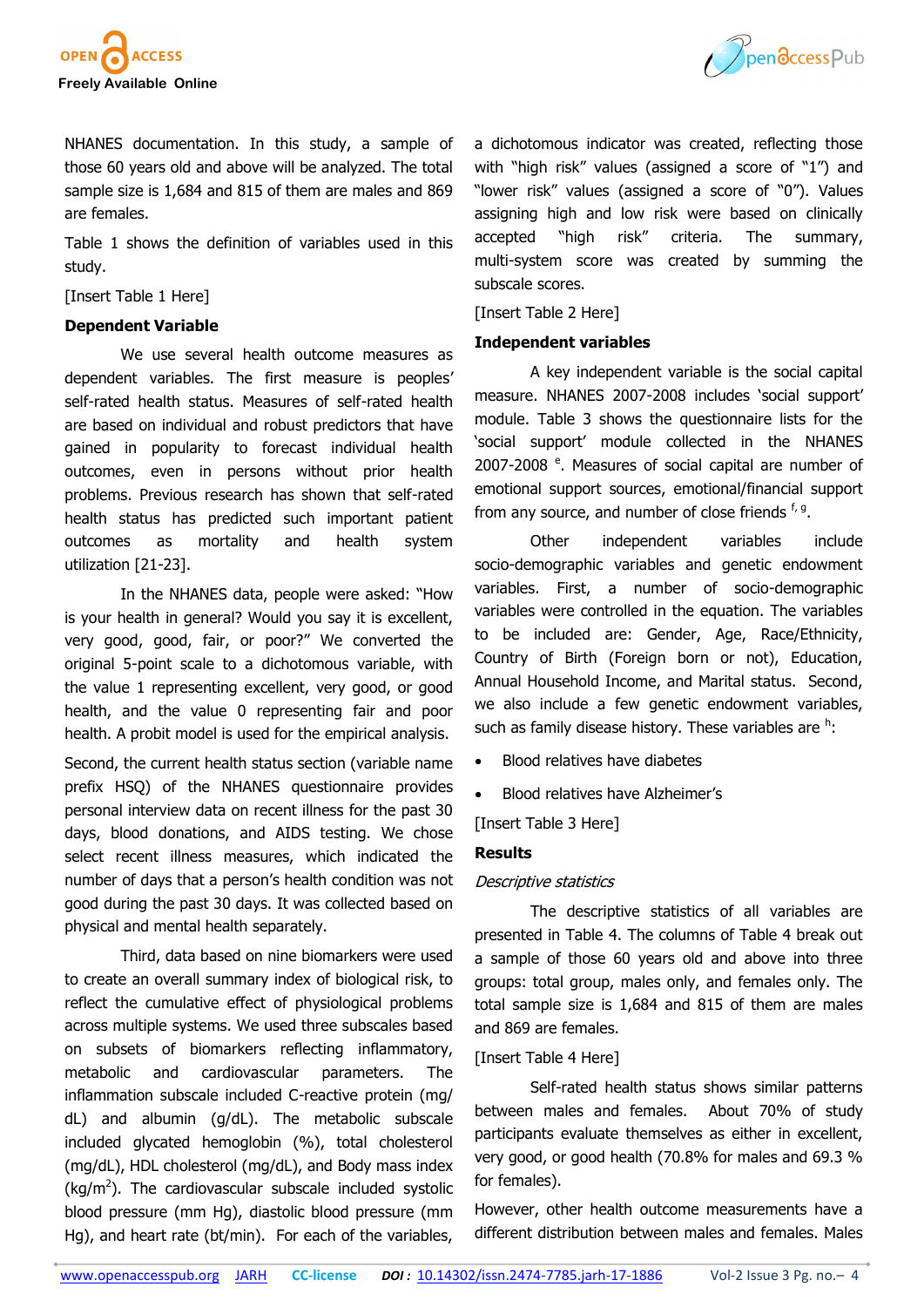



|                              | Table 1. Definition of variables used in the analyses                                     |                                       |
|------------------------------|-------------------------------------------------------------------------------------------|---------------------------------------|
| <b>VARIABLES</b>             | <b>DEFINITIONS</b>                                                                        | Mean (or<br>percentage<br>in decimal) |
| <b>Dependent Variables</b>   |                                                                                           |                                       |
| 1) Overall                   | =1 if overall health status is excellent, very good, or good;<br>else=0 (fair or poor)    | 0.700                                 |
| 2) Phyhealth                 | =1 if numbers of physical health was not good during the past<br>30 days > 0; else = 0    | 0.363                                 |
| 3) Menhealth                 | $=$ 1 if numbers of mental health was not good during the past<br>30 days $>0$ ; else =0  | 0.249                                 |
| 4) Biorisk                   | summary index of biological risk (inflammation, metabolic, and<br>cardiovascular factors) | 1.927                                 |
| <b>Independent Variables</b> |                                                                                           |                                       |
| Age                          | Age at Screening                                                                          | 72.774                                |
| Male                         | =1 if survey participant (SP) is male                                                     | 0.476                                 |
| Race                         |                                                                                           |                                       |
| White (reference variable)   | =1 if SP is Non-Hispanic White                                                            | 0.623                                 |
| <b>Black</b>                 | =1 if SP is Non-Hispanic Black                                                            | 0.168                                 |
| Mexican                      | =1 if SP is Mexcican American                                                             | 0.155                                 |
| Other                        | =1 if SP is Other Hispanic American, Asian, or Multirace                                  | 0.053                                 |
| Education                    |                                                                                           |                                       |
| LSHS (reference variable)    | =1 if level of educationis less than high school                                          | 0.394                                 |
| <b>HS</b>                    | =1 if level of education is high school, inlcuding GED                                    | 0.235                                 |
| <b>MTHS</b>                  | =1 if level of education is more than high school                                         | 0.363                                 |
| Country of Birth             |                                                                                           |                                       |
| USborn (reference variable)  | $=1$ if country of birth is US                                                            | 0.858                                 |
| Mexicobn                     | $=$ 1 if country of birth is Mexico                                                       | 0.067                                 |
| Otherbn                      | =1 if country of birth is somewhere else                                                  | 0.073                                 |
| Married                      | =1 if marital status is either married or lived with partners                             | 0.563                                 |
| <b>HHINC</b>                 | Annual Household Income (Recode)                                                          | 5.720                                 |
| Famhis                       | =1 if either blood relatives have disbetes or blood relatives<br>have Alzheimer's         | 0.495                                 |
| Social capital measures      |                                                                                           |                                       |
| Ssnum                        | Numers of sources that give emotional support                                             | 1.947                                 |
| Emoss                        | =1 if anyone to help with emotional support                                               | 0.941                                 |
| <b>Finss</b>                 | =1 if anyone to help with financial support                                               | 0.826                                 |
| Anyss                        | =1 if either Emoss=1 or Finss=1                                                           | 0.960                                 |
| <b>Numfriends</b>            | Number of close friends                                                                   | 7.103                                 |
| Instrumental variable        |                                                                                           |                                       |
| Longres                      | $=$ 1 if years of residence at the current address > 2 years                              | 0.867                                 |
|                              | Source: NHANES 2007-2008, age 60 and above                                                |                                       |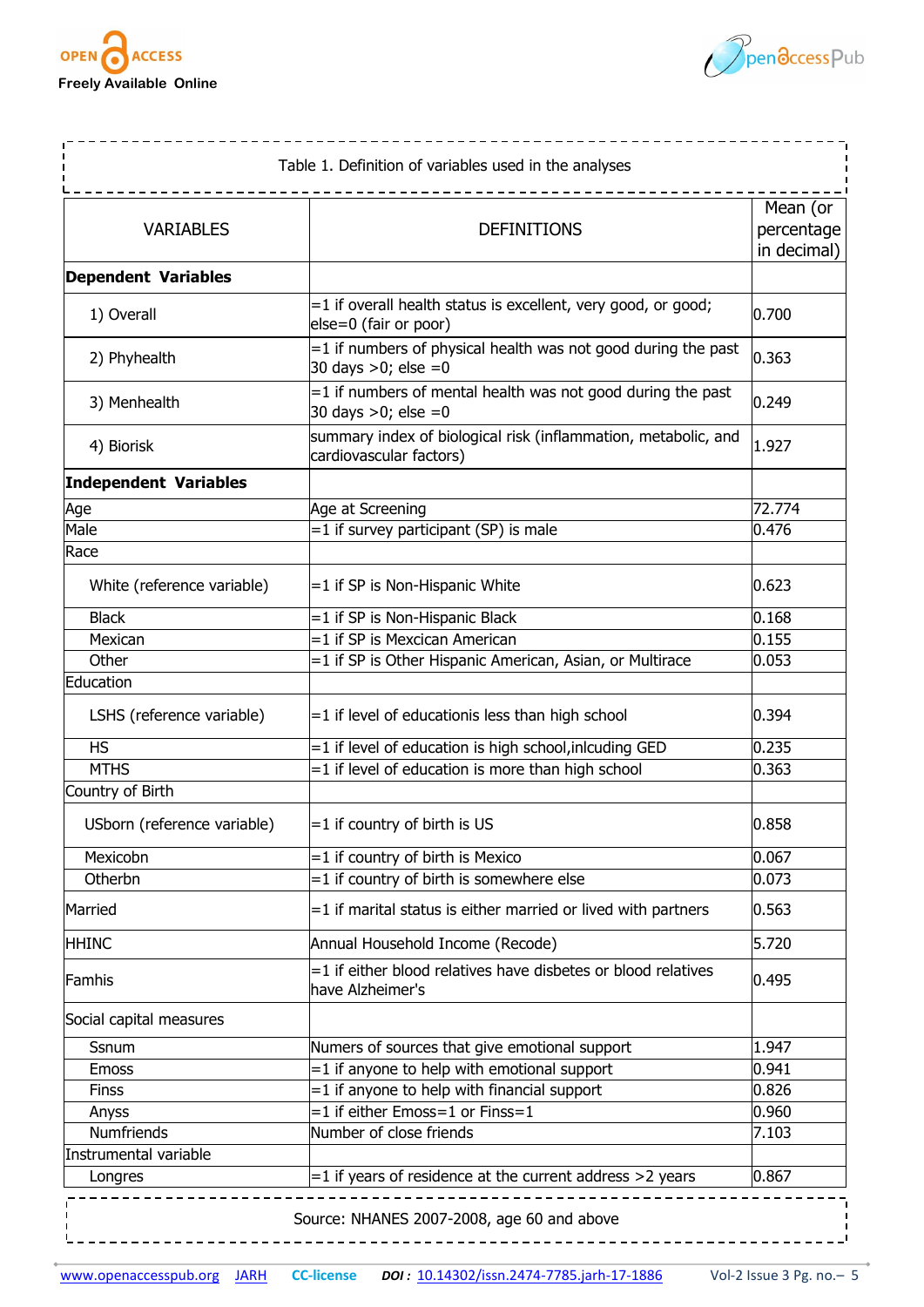



| Table 2. Clinically-defined "high risk" criteria for biologic risk factors |                          |
|----------------------------------------------------------------------------|--------------------------|
| <b>Indicators</b>                                                          | High-risk cutoff point   |
| Inflammation                                                               |                          |
| Albumin                                                                    | $<$ 3.8 g/dL             |
| C-reactive protein                                                         | $\geq 0.3$ mg/dL         |
| Metabolic                                                                  |                          |
| Body mass index                                                            | ≥ 30.0 kg/m <sup>2</sup> |
| Total cholesterol                                                          | $\geq$ 240 mg/dL         |
| HDL cholesterol                                                            | $<$ 40 mg/dL             |
| Glycated Hemoglobin                                                        | $\geq 6.4 \%$            |
| Cardiovascular                                                             |                          |
| <b>Heart Rate</b>                                                          | $\geq 90$ bt/min         |
| Systolic Blood pressure                                                    | $\geq$ 140 mm Hg         |
| Diastolic Blood pressure                                                   | $\geq 90$ mm Hg          |

|          |           |                | Table 3. Social support questionnaire variable list |
|----------|-----------|----------------|-----------------------------------------------------|
| Item $#$ | Data File | Component      | Questionnaire                                       |
| 980      | SSQ-B     | Social support | Anyone to help with emotional support               |
| 981      | SSQ-B     | Social support | Spouse gives most emotional support                 |
| 982      | SSQ-B     | Social support | Daughter gives most emotional support               |
| 983      | SSQ-B     | Social support | Son gives most emotional support                    |
| 984      | SSQ-B     | Social support | Sibling gives most emotional support                |
| 985      | SSQ-B     | Social support | Parent gives most emotional support                 |
| 986      | SSQ-B     | Social support | Other relative gives most emotional support         |
| 987      | SSQ-B     | Social support | Neighbors give most emotional support               |
| 988      | SSQ-B     | Social support | Co-workers give most emotional support              |
| 989      | SSQ-B     | Social support | Chorch members give most emotional support          |
| 990      | SSQ-B     | Social support | Club members give most emotional support            |
| 991      | SSQ-B     | Social support | Professional give most emotional support            |
| 992      | SSQ-B     | Social support | Friends give most emotional support                 |
| 993      | SSQ-B     | Social support | Others give most emotional support                  |
| 994      | SSQ-B     | Social support | No one gives most emotional support                 |
| 995      | SSQ-B     | Social support | Needed more support last year                       |
| 996      | SSQ-B     | Social support | How much more support needed                        |
| 997      | SSQ-B     | Social support | Anyone to help with financial support               |
| 998      | SSQ-B     | Social support | Number of close friend                              |

Source: NHANES 2007-2008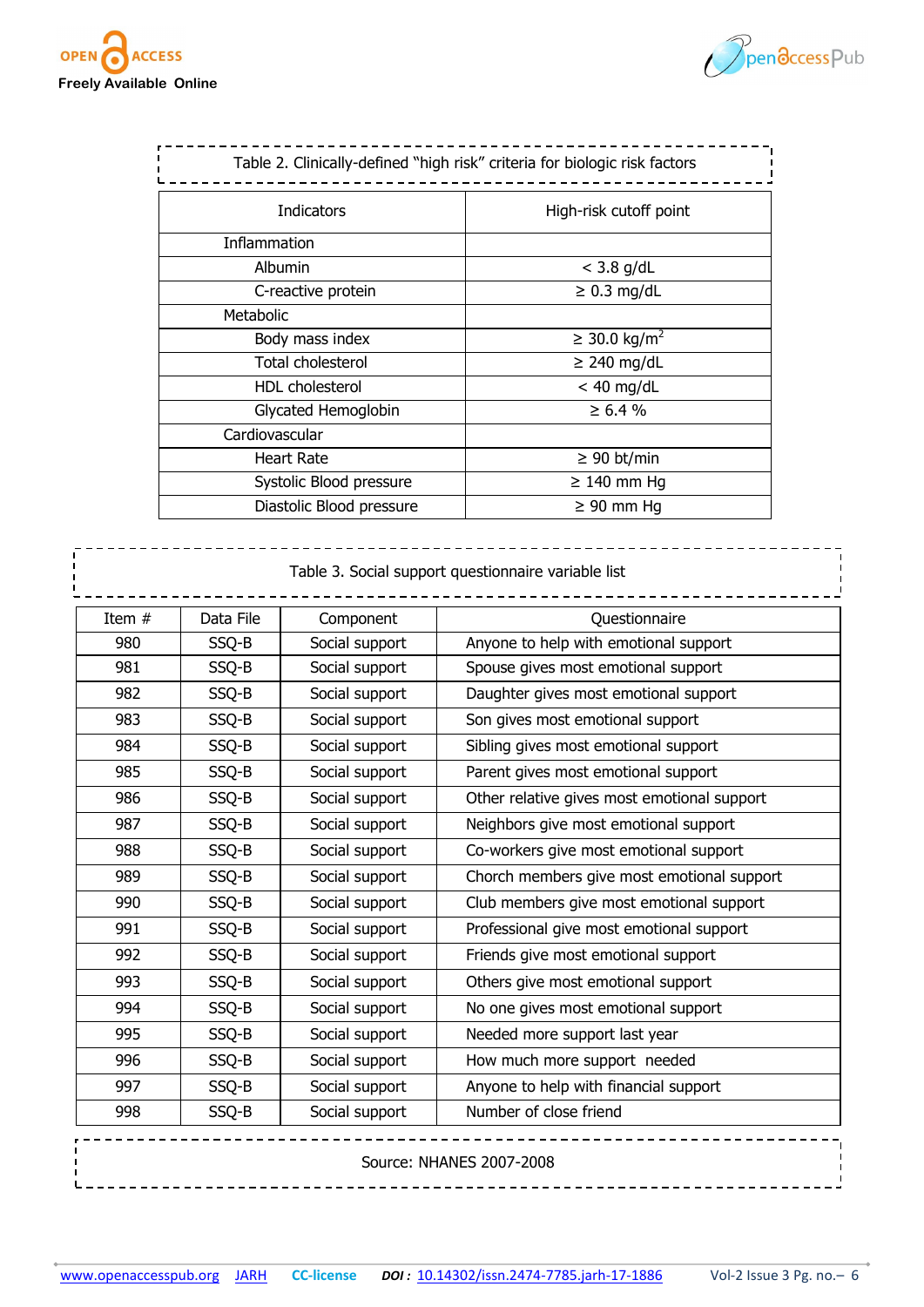

 $- - - - - - -$ 



--------

<u> - - - - - - - - - -</u>

# Table 4. Descriptive Statistics: NHANES 2007-2008

\_\_\_\_\_\_\_\_\_\_\_\_\_\_\_\_\_\_\_\_\_

----------------------------------

| <b>Variables</b>                           |                | Total group |         |                | Males     |         |     | Females |         |  |  |
|--------------------------------------------|----------------|-------------|---------|----------------|-----------|---------|-----|---------|---------|--|--|
|                                            | N              | Mean or %   | Stdev   | N              | Mean or % | Stdev   | N   | Mean or | Stdev   |  |  |
| <b>Dependent</b><br>Variables              |                |             |         |                |           |         |     |         |         |  |  |
| Overall Health                             | 1684           |             |         | 815            |           |         | 869 |         |         |  |  |
| Excellent                                  |                | 9.5%        |         |                | 10.6%     |         |     | 8.5%    |         |  |  |
| Very Good                                  |                | 24.3%       |         |                | 24.4%     |         |     | 24.2%   |         |  |  |
| Good                                       |                | 36.2%       |         |                | 35.8%     |         |     | 36.6%   |         |  |  |
| Fair                                       |                | 23.8%       |         |                | 22.9%     |         |     | 24.6%   |         |  |  |
| Poor                                       |                | 6.1%        |         |                | 6.1%      |         |     | 6.0%    |         |  |  |
| Don't know                                 |                | 0.1%        |         |                | 0.1%      |         |     | 0.1%    |         |  |  |
| # of Days not good                         |                |             |         |                |           |         |     |         |         |  |  |
| Physical health                            | 1683           | 5.95        | 12.25   | 815            | 5.26      | 11.79   | 868 | 6.61    | 12.63   |  |  |
| Mental health                              | 1682           | 3.44        | 10.10   | 815            | 2.44      | 7.49    | 867 | 4.38    | 11.98   |  |  |
| # of Inactive Days                         | 1681           | 2.53        | 9.04    | 815            | 2.25      | 8.04    | 866 | 2.80    | 9.89    |  |  |
| Independent<br>Variables                   |                |             |         |                |           |         |     |         |         |  |  |
| Age                                        | 1872           | 71.06       | 1138.00 | 891            | 70.44     | 1033.99 | 981 | 71.52   | 1220.00 |  |  |
| HH Annual Income<br>$(coded)^a$            | 1643           | 6.63        |         | 804            | 7.13      |         | 839 | 6.24    |         |  |  |
| Married                                    | 1868           | 54.0%       |         | 889            | 72.4%     |         | 979 | 37.2%   |         |  |  |
| Race/Ethnicty                              |                |             |         |                |           |         |     |         |         |  |  |
| Non-Hispanic White                         | 1164           | 62.2%       |         | 557            | 62.5%     |         | 607 | 61.9%   |         |  |  |
| Non-Hispanic Black                         | 310            | 16.6%       |         | 147            | 16.5%     |         | 163 | 16.6%   |         |  |  |
| Mexican American                           | 291            | 15.5%       |         | 137            | 15.4%     |         | 154 | 15.7%   |         |  |  |
| Other Hispanic                             | 61             | 3.3%        |         | 27             | 3.0%      |         | 34  | 3.5%    |         |  |  |
| Other Race -<br><b>Including Multirace</b> | 46             | 2.5%        |         | 23             | 2.6%      |         | 23  | 2.3%    |         |  |  |
| Education                                  |                |             |         |                |           |         |     |         |         |  |  |
| LT HS                                      | 738            | 39.5%       |         | 362            | 40.7%     |         | 376 | 38.4%   |         |  |  |
| HS Grad (Including<br>GED)                 | 439            | 23.5%       |         | 175            | 19.7%     |         | 264 | 27.0%   |         |  |  |
| MT HS                                      | 679            | 36.4%       |         | 349            | 39.3%     |         | 330 | 33.7%   |         |  |  |
| Refused                                    | $\overline{4}$ | 0.2%        |         | $\mathbf{1}$   | 0.1%      |         | 3   | 0.3%    |         |  |  |
| Don't know                                 | 8              | 0.4%        |         | $\overline{2}$ | 0.22      |         | 6   | 0.61    |         |  |  |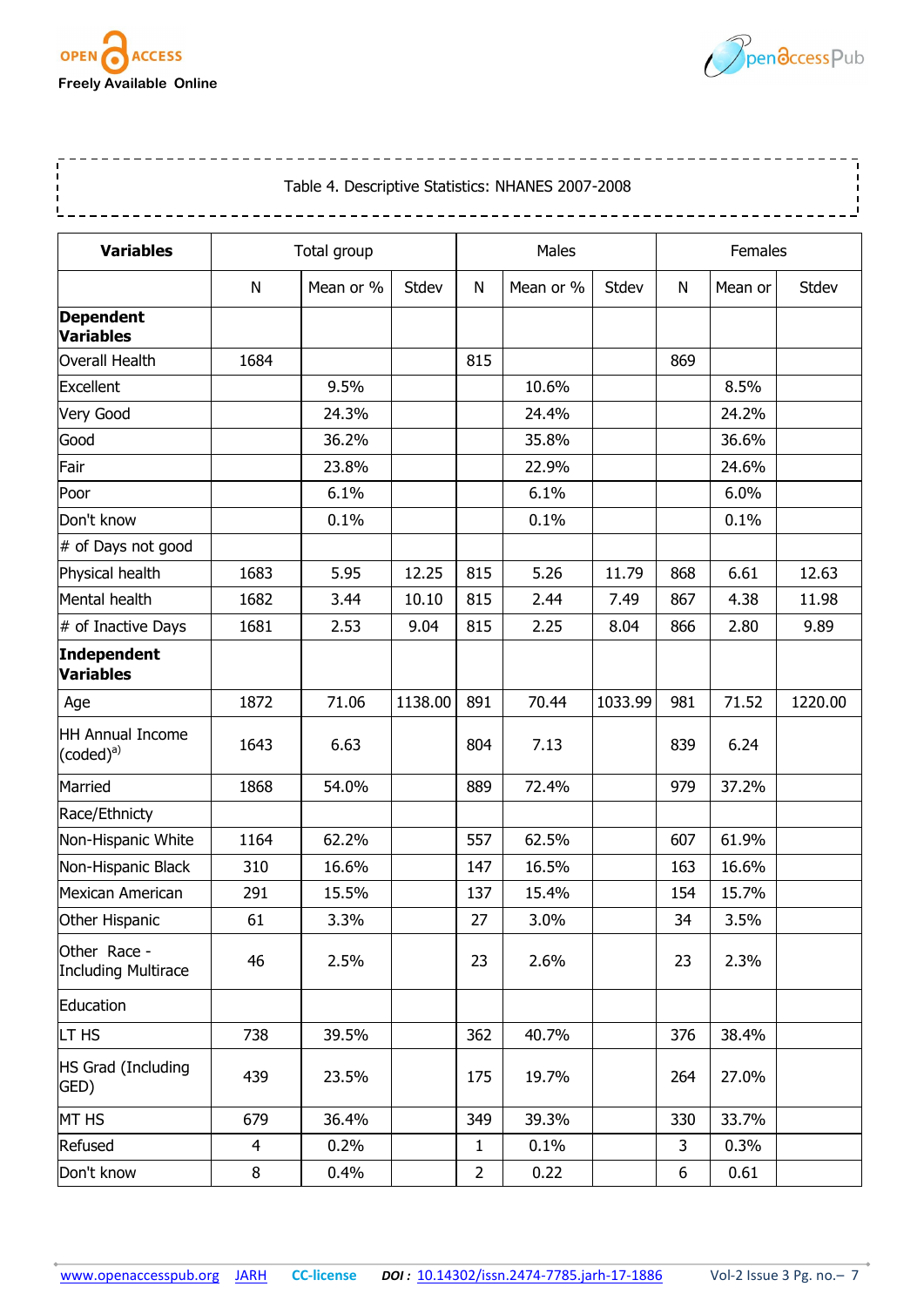



| Emotional Support                |      |       |         |     |       |         |     |       |         |
|----------------------------------|------|-------|---------|-----|-------|---------|-----|-------|---------|
| Anyone helps                     | 1727 | 92.5% |         | 813 | 91.5% |         | 914 | 93.5% |         |
| Spouse                           | 817  | 43.6% |         | 550 | 61.7% |         | 267 | 27.2% |         |
| Daughter                         | 801  | 42.8% |         | 300 | 33.7% |         | 501 | 51.1% |         |
| Son                              | 620  | 33.1% |         | 260 | 29.2% |         | 360 | 36.7% |         |
| Sibling                          | 286  | 15.3% |         | 104 | 11.7% |         | 182 | 18.6% |         |
| Parent                           | 27   | 1.4%  |         | 14  | 1.6%  |         | 13  | 1.3%  |         |
| Relatives                        | 224  | 12.0% |         | 78  | 8.8%  |         | 146 | 14.9% |         |
| Neighbor                         | 74   | 4.0%  |         | 25  | 2.8%  |         | 49  | 5.0%  |         |
| Co-worker                        | 21   | 1.1%  |         | 10  | 1.1%  |         | 11  | 1.1%  |         |
| Church                           | 149  | 8.0%  |         | 62  | 7.0%  |         | 87  | 8.9%  |         |
| Club member                      | 9    | 0.5%  |         | 6   | 0.7%  |         | 3   | 0.3%  |         |
| Professional                     | 30   | 1.6%  |         | 9   | 1.0%  |         | 21  | 2.1%  |         |
| Friends                          | 454  | 24.3% |         | 172 | 19.3% |         | 282 | 28.7% |         |
| <b>Others</b>                    | 56   | 3.0%  |         | 21  | 2.4%  |         | 35  | 3.6%  |         |
| Needed more<br>emotional support | 233  | 13.5% |         | 87  | 10.7% |         | 146 | 16.0% |         |
| How much more                    |      |       |         |     |       |         |     |       |         |
| A lot                            | 50   | 21.5% |         | 19  | 21.8% |         | 31  | 21.2% |         |
| Some                             | 93   | 39.9% |         | 34  | 39.1% |         | 59  | 40.4% |         |
| A little                         | 90   | 38.6% |         | 34  | 39.1% |         | 56  | 38.4% |         |
| Financial support                | 1872 | 79.2% |         | 891 | 75.7% |         | 981 | 82.4% |         |
| How many close<br>friends        | 1840 | 7.94  | 1122.27 | 878 | 8.32  | 1214.42 | 962 | 7.64  | 1029.12 |

Source: NHANES 2007-2008

Sample: Adults who are 60 years old and above a) Codes are following:

- $\frac{1}{1}$  1 \$0 to \$4,999; 2 \$5,000 to \$9,999
- 3 \$10,000 to \$14,999; 4 \$15,000 to \$19,999
- 5 \$20,000 to \$24,999; 6 \$25,000 to \$34,999
- 7 \$35,000 to \$44,999; 8 \$45,000 to \$54,999
- 9 \$55,000 to \$54,999; 10 \$65,000 to \$74,999
- 11 \$75,000 and over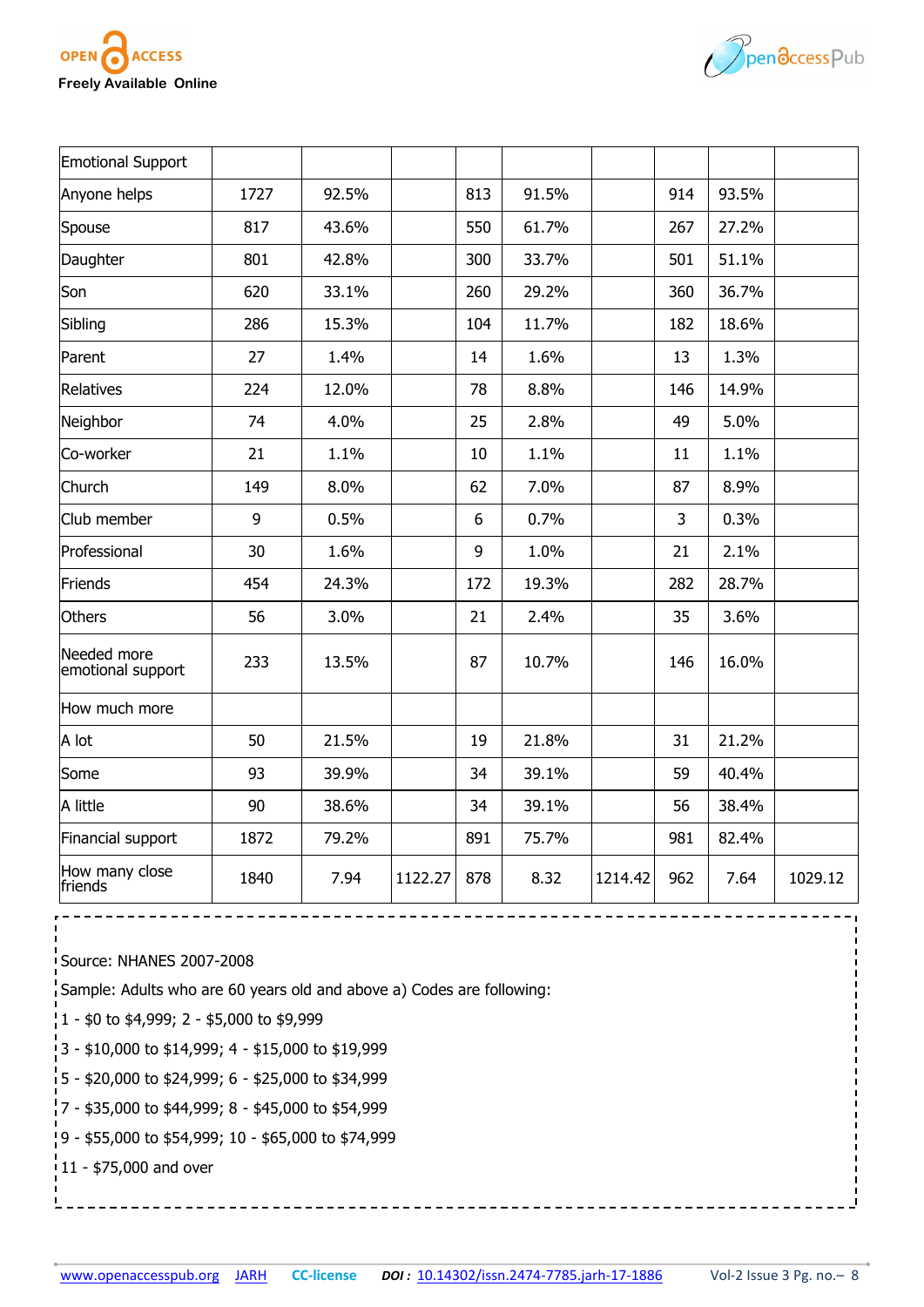



usually show better health outcome than females.

Males have 5.26 days of physical health that was not good during the past 30 days and 2.44 days of mental health that was not good during the past 30 days, while females have 6.61 days for poor physical health and 4.38 days for poor mental health. Males have less days of inactive days due to physical/mental health during the past 30 days (2.25 for males and 2.80 for females). Less than 5% of men had stomach or intestinal illness during the past 30 days, but almost twice as many women experienced it (7.6%). Regarding flu, pneumonia, or ear infection, in contrast to 4.1% of women, only 3.2% of males experienced these ailments during the past 30 days.

Females are generally older than males by one year, have lower household annual income, and fewer females completed education surpassing high school (33.7% for females and 39.3% for males). One interesting finding from the socio-demographic variables is marital status. Only 37.2% of females are married while 72.4% of males are married and this is mainly due to the fact that the sample is adults 60 years old and above: women live longer than men and some females stay widowed once they lose their spouse. Also, a lower rate of second marriage for females may explain the gap.

The race/ethnicity variable is derived by combining responses to questions on race and Hispanic origin. Sixty two percent of total group are Non-Hispanic White, 16.6% Non-Hispanic Black, 15.5% Mexican American, 3.3% Other Hispanic, and 2.5% of them are other race, including multi-race. This distribution still applies when the total sample is divided into males only and females only.

Regarding social capital related factors, both males and females express similar responses. First, 91.5% of males and 93.5% of females have someone to help with emotional support in the last 12 months. Common resources of emotional support are spouse, children, and friends. More women needed more emotional support than males (16.0% for females and 10.7% of males) and around 60% of both males and females needed either a lot or some more emotional support (60.9% for males and 61.6% for females). Women also received more financial support in the past year than men (75.7% for males and 82.4% for females). Males have more close friends than females

(8.32 for males and 7.64 for females).

#### **Endogeneity issues**

Social capital measurements should be treated as endogenous variables in the analysis, since a person's health is likely to affect their social interaction. An estimation approach that does not explicitly address the simultaneous process will bias the estimated relationship between health outcome and the explanatory variables.

The standard econometric procedure for handling endogeneity is some type of instrumental variables (IV) estimator, which is often employed in cross-sectional studies. Mostly two-stage least squares (TSLS) is employed, assuming an appropriate instrument is available. Instrumental variables should be theoretically correlated with the endogenous explanatory variables but not correlated with the error terms.

One potential instrumental variable available in NHANES is the number of years the person has lived at their current address<sup>i</sup>. The longer the person has lived at their current address, the more likely they build social capital. However, this variable reflects past choices by the individual at certain point of time, so it is not correlated with the error term.

# **Conclusion and discussion**

We have obtained MLE estimates of the coefficients for the probit regressions with instrumental variables predicting overall health status, physical health and mental health during the past 30 days separately  $^j$ . The last two dependent variables can imply recent illness. 2SLS was utilized to obtain the estimate of the coefficients predicting index of biological risk factors. Regression results of the health demand equation are presented in Table 5.1-5.4.

#### [Insert Tables 5-1 to 5-4 here.]

In general, blacks and Mexican Americans are in poorer health than whites. A similar pattern holds for people who were born in Mexico compared with U.S. born. Each table includes 5 separate regressions with one of five social capital measures: numbers of emotional support sources, emotional support from any source, financial support from any source, either emotional or financial support from any source, and number of close friends. Surprisingly, the social capital measures do not show significant results except in one case. The only exception is that more resources of emotional support can promote better overall health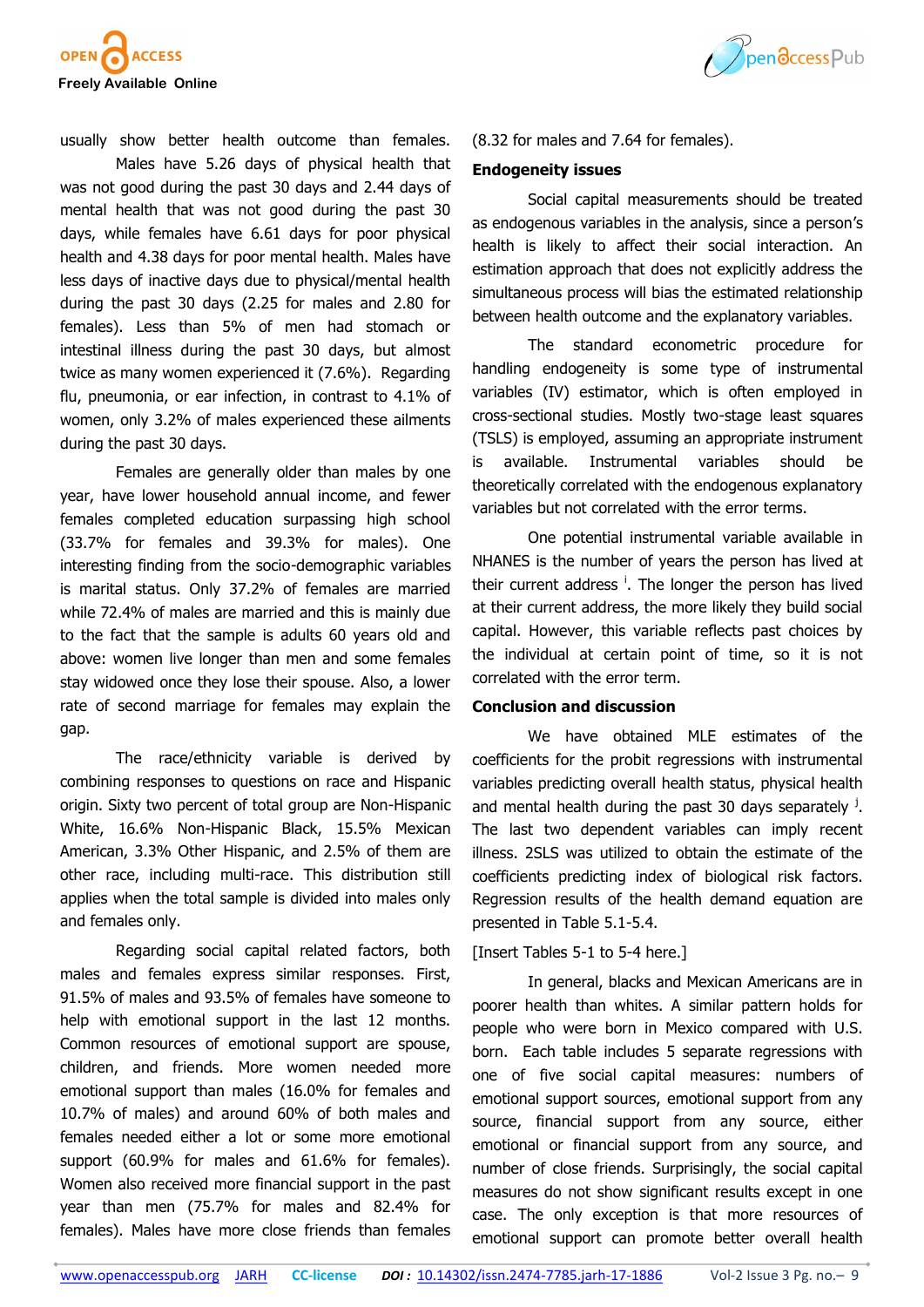



status, as shown in equation 1 in Table 5-1.

Social capital, at least in terms of the variables that are available to measure in the NHANES 2007-2008, do not affect health outcomes of elderly people, at least the ones analyzed in this study. This unexpected finding does not necessarily imply social capital has little impact on health of elderly people. Rather, it opens further questions of refining the models and statistical analysis, including exploring other omitted variables. Maybe our instrumental variable was not suitable for the analyses. Or we may have to accept that the basic hypothesis regarding the effect of social capital on health may simply be rejected in this particular case.

In terms of future research on this topic, we plan to use factor analysis to extract common factors in defining social capital. Factor analysis is a method of data reduction. It does this by seeking underlying unobservable (latent) variables that are reflected in the observed variables (manifest variables). In this study, we used a summary index of biological risk factor using nine indicators. We will utilize other indexing methods and define separate inflammation risk, metabolic risk, and cardiovascular risk with other measures  $k$ .

# **Appendix**

- a. As stated previously, there is less agreement about whether social capital is a collective attribute of communities or societies, or whether the beneficial properties of social capital are associated with individuals and their social connectedness or relationships. However, we are not testing these two different perspectives in this paper. For the comparison, refer to Kawachi, Subramanian and Kim (2008).
- b. This is the latest data available collecting 'social support' module, on which our social capital measurement was based. After 2007-2008 cycle, NHANES did not collect 'social support' module.
- c. We construct the model "as if" the household maximizes a single preference function subject to a set of constraints. Behrman and Deolalikar (1988) considered the possibility of the bargaining and negotiations that actually occur in the household (Folbre, 1986; Jones 1983). Bargaining models, such as Manser and Brown (1980) and McElroy and Horney (1981) have been used instead. However, NHANES does not include questions of household

formation and dissolution. The finding by Rosenweig and Schultz (1984), in which an alternative bargaining model has no different implications for empirical specification since the same structural and reduced-form relations for health result, provides a resolution. For detail, see Behrman and Deolalikar (1988) footnote 3.

- d. Details of sampling and weight methodology are available at the Centers for Disease Control and Prevention (CDC) website, http://www.cdc.gov/ nchs/nhanes.htm.
- e. 'Social support' module was collected since 2001. We are currently comparing its change over time by merging NHANES 2001-2002, 2003-2004, 2005- 2006, and 2007-2008.
- f. Emotional support includes talking over problems or helping study participant (SP) make a difficult decision. Financial support includes helping SP by paying any bills, housing costs, hospital visits, or providing him/her with food or clothes. Close friends mean relatives or non-relatives that SP feels at ease with, can talk to about private matters, and can call on for help.
- g. The social capital assessment in this study is focusing on quantity whether enough or in need for more support, but not the quality, like presence of elderly abuse, leisure, or spiritual activities. Lack of quality assessment can be another imitation of this study.
- h. An explanation of why these variables were chosen as opposed to others was requested by one of reviewers. In NHANES 2007-2008, diabetes and Alzheimer were asked regarding the family history of disease in self-reported interview questionnaires.
- i. We also consider using numbers of churches in geographic units and Putnam's state-level social capital measurement as other instrumental variables. However, this analysis will require geographic information (city and state), which are restricted variables. We are proposing the analysis plan to CDC - Research Data Center for obtaining geographic variables.
- j. We used the *ivprobit* command in Stata and Proc OLIM command in SAS for the analysis.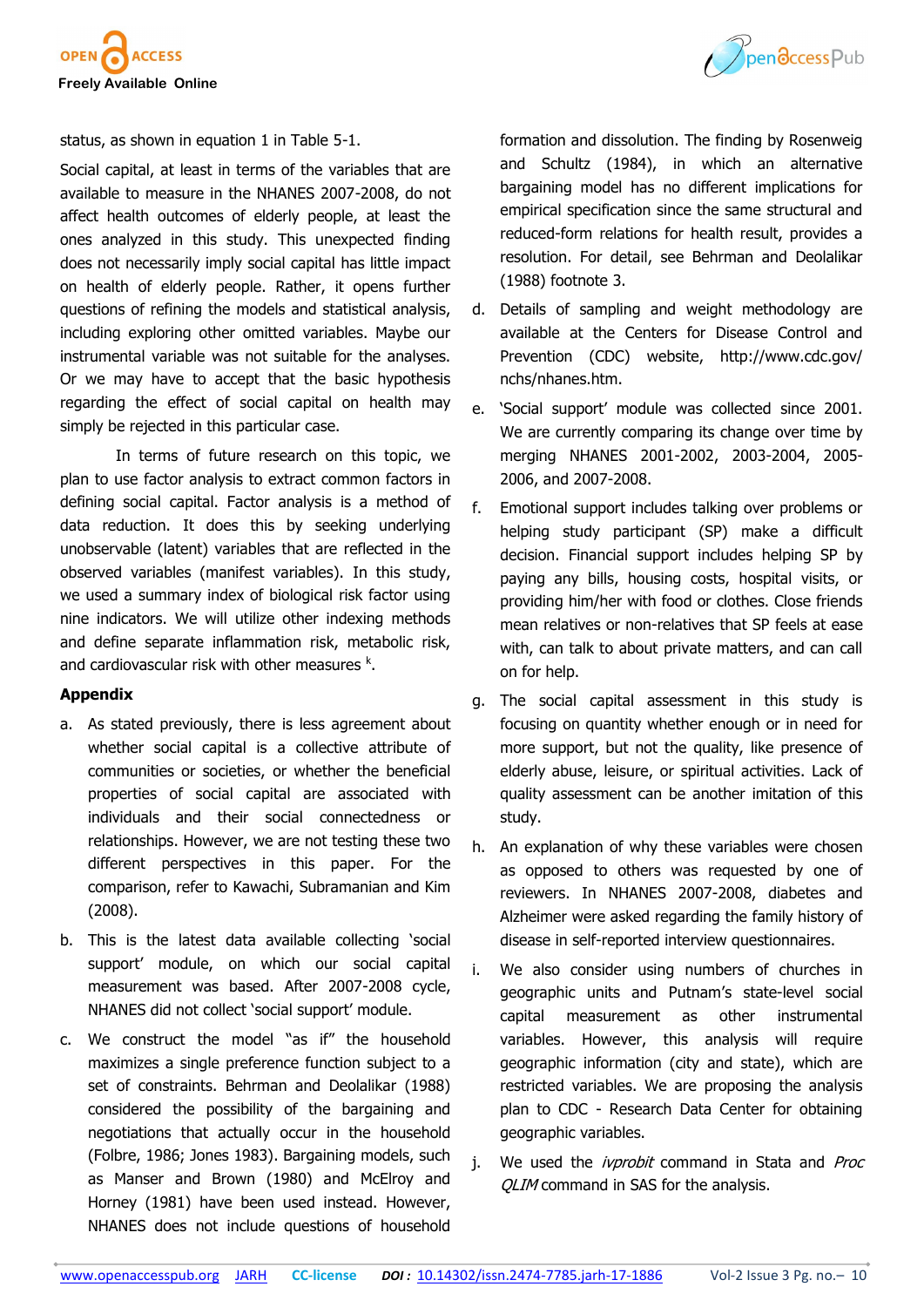



| Table 5-1. Health demand equation (Dependent variable: Overall Health Status) |               |                   |               |                   |               |                   |               |                   |                   |           |
|-------------------------------------------------------------------------------|---------------|-------------------|---------------|-------------------|---------------|-------------------|---------------|-------------------|-------------------|-----------|
|                                                                               |               | <b>Equation 1</b> |               | <b>Equation 2</b> |               | <b>Equation 3</b> |               | <b>Equation 4</b> | <b>Equation 5</b> |           |
|                                                                               |               | $(Obs=1,474)$     | $(Obs=1,456)$ |                   |               | $(Obs=1,419)$     |               | $(Obs=1,463)$     | $(Obs=1,462)$     |           |
|                                                                               | Esti-<br>mate | Pr >  Z           | Esti-<br>mate | Pr >  Z           | Esti-<br>mate | Pr >  Z           | Esti-<br>mate | Pr >  Z           | Esti-<br>mate     | Pr >  Z   |
| age                                                                           | $-0.011$      | $0.097*$          | $-0.006$      | 0.857             | $-0.027$      | 0.207             | $-0.027$      | 0.858             | $-0.023$          | 0.929     |
| male                                                                          | 0.221         | 0.215             | $-1.023$      | 0.721             | 0.359         | 0.459             | 2.235         | 0.885             | $-1.051$          | 0.939     |
| black                                                                         | $-0.417$      | $0.003***$        | $-0.474$      | 0.547             | $-0.619$      | $0.058*$          | $-0.223$      | 0.897             | $-16.247$         | 0.941     |
| mexican                                                                       | $-0.495$      | $0.004***$        | $-1.128$      | 0.616             | $-0.381$      | $0.076*$          | 1.841         | 0.904             | $-9.539$          | 0.939     |
| otherrace                                                                     | $-0.545$      | $0.033***$        | 0.825         | 0.824             | $-0.418$      | 0.196             | $-2.722$      | 0.865             | $-7.905$          | 0.938     |
| mexicoborn                                                                    | $-0.759$      | $0.001***$        | $-4.194$      | 0.679             | $-0.558$      | $0.070*$          | 5.513         | 0.895             | $-6.256$          | 0.934     |
| otherborn                                                                     | 0.036         | 0.873             | 0.005         | 0.996             | 0.116         | 0.669             | 0.102         | 0.965             | $-7.461$          | 0.943     |
| hs                                                                            |               | $(dropped)^a$     |               | (dropped)         |               | (dropped)         |               | (dropped)         |                   | (dropped) |
| mths                                                                          |               | (dropped)         | (dropped)     |                   | (dropped)     |                   |               | (dropped)         | (dropped)         |           |
| married                                                                       | $-0.439$      | $0.038***$        | 1.157         | 0.751             | $-0.145$      | 0.322             | $-2.363$      | 0.877             | 8.970             | 0.942     |
| hhinc                                                                         | 0.114         | $0.001\sp{***}$   | 0.347         | 0.528             | 0.049         | 0.586             | $-0.372$      | 0.913             | 0.967             | 0.932     |
| famhis                                                                        | $-0.009$      | 0.927             | $-0.218$      | 0.728             | $-0.069$      | 0.563             | 0.107         | 0.946             | 0.245             | 0.959     |
| Social capital<br>measures                                                    |               |                   |               |                   |               |                   |               |                   |                   |           |
| ssnum                                                                         | 0.851         | $0.080*$          |               |                   |               |                   |               |                   |                   |           |
| emoss                                                                         |               |                   | $-39.213$     | 0.725             |               |                   |               |                   |                   |           |
| finss                                                                         |               |                   |               |                   | 4.843         | 0.354             |               |                   |                   |           |
| anyss                                                                         |               |                   |               |                   |               |                   | 107.935       | 0.883             |                   |           |
| numfriends                                                                    |               |                   |               |                   |               |                   |               |                   | $-5.824$          | 0.941     |

Source: NHANES 2007-2008, age 60 and above \* Denotes significance at the 10% level \*\* Denotes significance i at the 5% level \*\*\* Denotes significance at the 1% level 1. Dependent variable is overall health (=1 if oveall health status is excellent, very good, or good;  $= 0$  if overall health status is fair or poor). Independent variables are age, gender, race (ref=non-hispanic white), country of born (ref= us born), education (ref=less than high school), marital status, household income, family disease history, and a social capital measure. Probit model with instrumental variable (years of residence at the current address) was utilized for an analysis. a. It was dropped due to collinearity in SAS.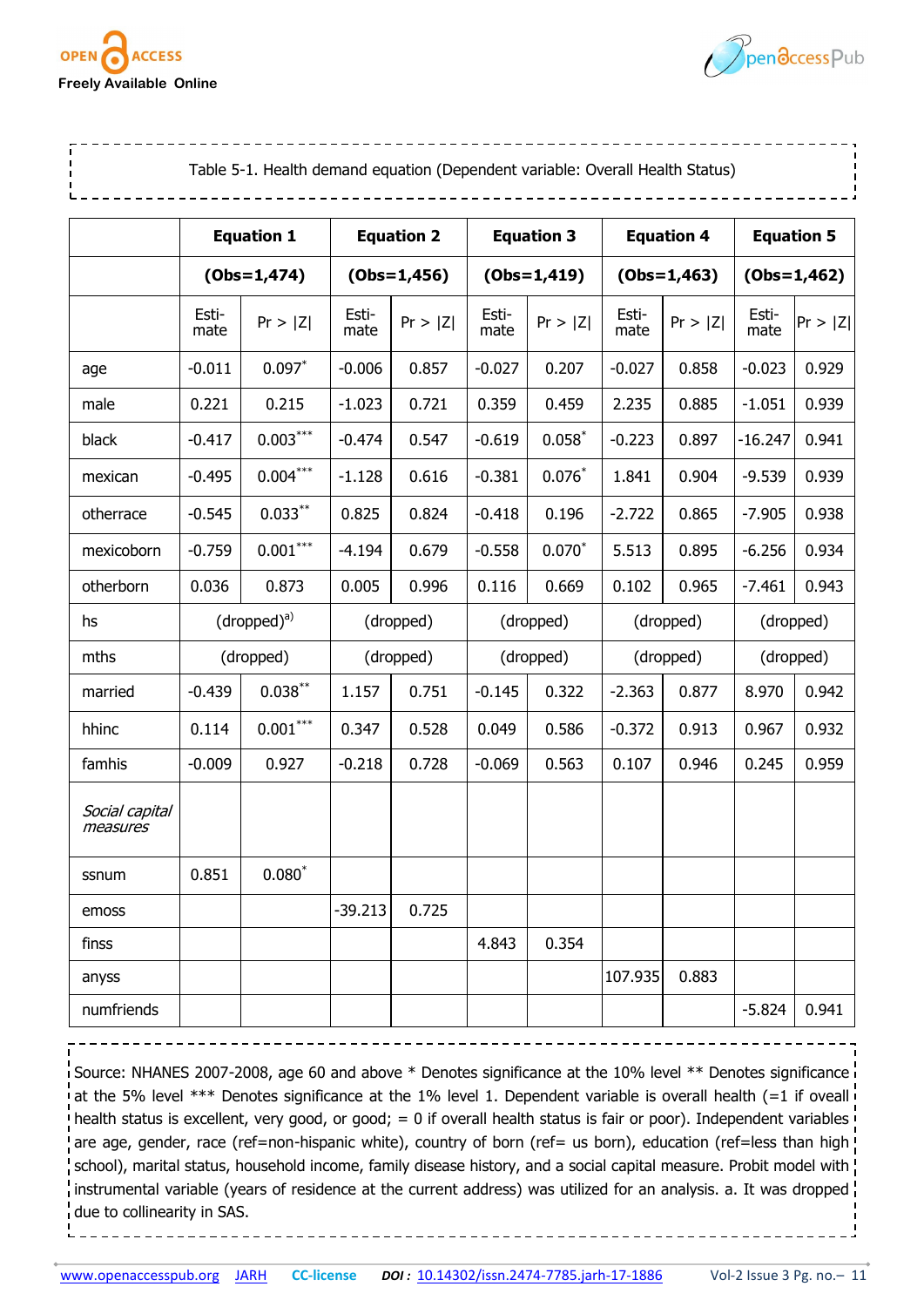



| Table 5-2. Health demand equation (Dependent variable: Physical Health) |                                        |                     |                   |         |               |         |                   |                   |               |         |
|-------------------------------------------------------------------------|----------------------------------------|---------------------|-------------------|---------|---------------|---------|-------------------|-------------------|---------------|---------|
|                                                                         | <b>Equation 1</b><br><b>Equation 2</b> |                     | <b>Equation 3</b> |         |               |         | <b>Equation 4</b> | <b>Equation 5</b> |               |         |
|                                                                         | $(Obs=1,468)$                          |                     | $(Obs=1,450)$     |         | $(Obs=1,413)$ |         |                   | $(Obs=1,457)$     | $(Obs=1,456)$ |         |
|                                                                         | Estimate                               | Pr >  Z             | Estimate          | Pr >  Z | Estimate      | Pr >  Z | Estimate          | Pr >  Z           | Estimate      | Pr >  Z |
| age                                                                     | 0.005                                  | 0.374               | 0.001             | 0.992   | 0.020         | 0.360   | 0.013             | 0.825             | 0.004         | 0.937   |
| male                                                                    | $-0.357$                               | $0.023^\ast{}^\ast$ | 0.438             | 0.841   | $-0.558$      | 0.256   | $-1.139$          | 0.802             | 0.069         | 0.971   |
| black                                                                   | 0.006                                  | 0.963               | 0.082             | 0.883   | 0.189         | 0.544   | $-0.124$          | 0.867             | 4.875         | 0.884   |
| mexican                                                                 | 0.345                                  | $0.021^{\ast\ast}$  | 0.739             | 0.655   | 0.291         | 0.128   | $-0.647$          | 0.884             | 2.796         | 0.872   |
| otherrace                                                               | 0.169                                  | 0.435               | 0.801<br>$-0.657$ |         | 0.074         | 0.800   | 0.96              | 0.825             | 2.381         | 0.88    |
| mexicoborn                                                              | 0.037                                  | 0.85                | 2.181             | 0.767   | $-0.147$      | 0.623   | $-2.448$          | 0.833             | 1.95          | 0.886   |
| otherborn                                                               | 0.124                                  | 0.507               | 0.149             | 0.846   | 0.091         | 0.706   | 0.045             | 0.961             | 2.371         | 0.882   |
| hs                                                                      | (dropped)                              |                     | (dropped)         |         | (dropped)     |         |                   | (dropped)         | (dropped)     |         |
| mths                                                                    | (dropped)                              |                     | (dropped)         |         | (dropped)     |         | (dropped)         |                   | (dropped)     |         |
| married                                                                 | 0.205                                  | 0.273               | $-0.766$          | 0.771   | $-0.145$      | 0.322   | 0.879             | 0.834             | $-2.761$      | 0.884   |
| hhinc                                                                   | $-0.018$                               | 0.271               | $-0.156$          | 0.723   | 0.049         | 0.586   | 0.164             | 0.858             | $-0.283$      | 0.872   |
| famhis                                                                  | $-0.034$                               | 0.669               | 0.109             | 0.817   | $-0.069$      | 0.563   | $-0.117$          | 0.862             | $-0.107$      | 0.913   |
| Social<br>capital<br>measures                                           |                                        |                     |                   |         |               |         |                   |                   |               |         |
| ssnum                                                                   | $-0.514$                               | 0.222               |                   |         |               |         |                   |                   |               |         |
| emoss                                                                   |                                        |                     | 24.323            | 0.764   |               |         |                   |                   |               |         |
| finss                                                                   |                                        |                     |                   |         | $-4.173$      | 0.427   |                   |                   |               |         |
| anyss                                                                   |                                        |                     |                   |         |               |         | $-42.537$         | 0.834             |               |         |
| numfriends                                                              |                                        |                     |                   |         |               |         |                   |                   | 1.783         | 0.884   |

Source: NHANES 2007-2008, age 60 and above \* Denotes significance at the 10% level \*\* Denotes significance > at the 5% level \*\*\* Denotes significance at the 1% level 1. Dependent variable is physical health (=0 if I numbers of physical health was nood good during the past 30 days is zero; else = 1). Independent variables are  $\vert$ age, gender, race (ref=non-hispanic white), country of born (ref= us born), education (ref=less than high school), marital status, household income, family disease history, and a social capital measure. Probit model with instrumental variable (years of residence at the current address) was utilized for an analysis.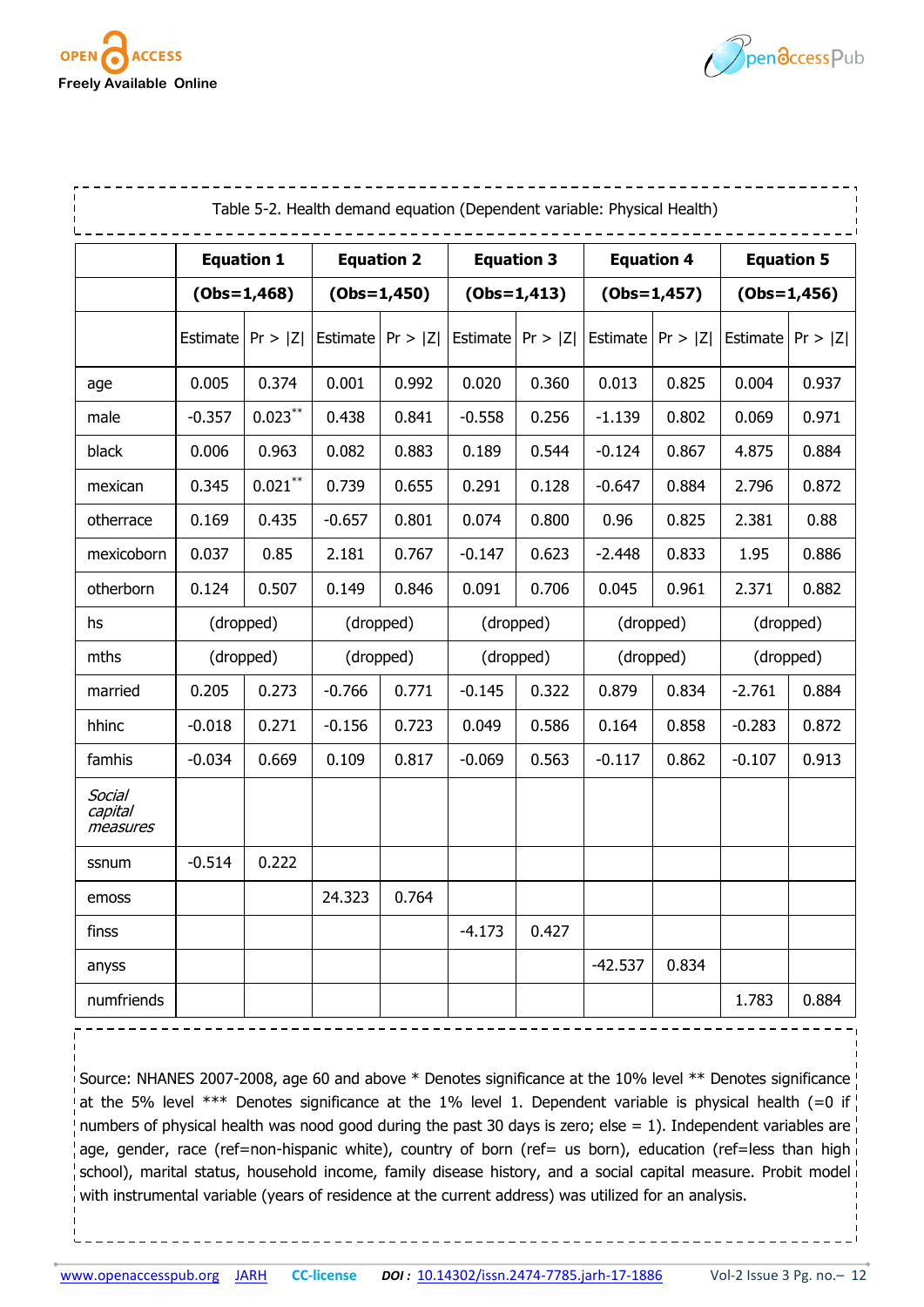



|                               | Table 5-3. Health demand equation (Dependent variable: Mental Health) |                   |               |                   |               |                   |               |                   |                   |         |  |
|-------------------------------|-----------------------------------------------------------------------|-------------------|---------------|-------------------|---------------|-------------------|---------------|-------------------|-------------------|---------|--|
|                               |                                                                       | <b>Equation 1</b> |               | <b>Equation 2</b> |               | <b>Equation 3</b> |               | <b>Equation 4</b> | <b>Equation 5</b> |         |  |
|                               | $(Obs=1,469)$                                                         |                   | $(Obs=1,451)$ |                   |               | $(Obs=1,414)$     |               | $(Obs=1,458)$     | $(Obs=1,457)$     |         |  |
|                               | Esti-<br>mate                                                         | Pr >  Z           | Esti-<br>mate | Pr >  Z           | Esti-<br>mate | Pr >  Z           | Esti-<br>mate | Pr >  Z           | Esti-<br>mate     | Pr >  Z |  |
| age                           | $-0.009$                                                              | 0.149             | $-0.005$      | 0.848             | $-0.024$      | 0.284             | $-0.02$       | 0.841             | $-0.01$           | 0.906   |  |
| male                          | $-0.117$                                                              | 0.471             | $-1.097$      | 0.640             | 0.095         | 0.850             | 1.319         | 0.899             | $-0.824$          | 0.882   |  |
| black                         | $-0.129$                                                              | 0.309             | $-0.201$      | 0.762             | $-0.335$      | 0.318             | 0.038         | 0.978             | $-9.271$          | 0.923   |  |
| mexican                       | $-0.140$                                                              | 0.381             | $-0.627$      | 0.727             | $-0.082$      | 0.715             | 1.527         | 0.880             | $-5.004$          | 0.922   |  |
| otherrace                     | $-0.165$                                                              | 0.476             | 0.917         | 0.765             | $-0.169$      | 0.618             | $-1.755$      | 0.872             | $-4.348$          | 0.923   |  |
| mexicoborn                    | 0.048                                                                 | 0.824             | $-2.704$      | 0.748             | 0.271         | 0.406             | 4.616         | 0.871             | $-3.379$          | 0.927   |  |
| otherborn                     | 0.022                                                                 | 0.913             | $-0.002$      | 0.999             | 0.104         | 0.708             | 0.069         | 0.968             | $-4.263$          | 0.926   |  |
| hs                            |                                                                       | (dropped)         |               | (dropped)         | (dropped)     |                   | (dropped)     |                   | (dropped)         |         |  |
| mths                          |                                                                       | (dropped)         |               | (dropped)         | (dropped)     |                   | (dropped)     |                   | (dropped)         |         |  |
| married                       | $-0.325$                                                              | $0.096*$          | $-0.766$      | 0.771             | $-0.112$      | 0.463             | $-1.738$      | 0.868             | 5.121             | 0.925   |  |
| hhinc                         | $-0.031$                                                              | $0.088*$          | $-0.156$      | 0.723             | $-0.099$      | 0.296             | $-0.386$      | 0.868             | 0.487             | 0.927   |  |
| famhis                        | 0.142                                                                 | 0.103             | 0.109         | 0.817             | 0.130         | 0.299             | 0.242         | 0.830             | 0.348             | 0.897   |  |
| Social<br>capital<br>measures |                                                                       |                   |               |                   |               |                   |               |                   |                   |         |  |
| ssnum                         | 0.634                                                                 | 0.159             |               |                   |               |                   |               |                   |                   |         |  |
| emoss                         |                                                                       |                   | $-31.171$     | 0.735             |               |                   |               |                   |                   |         |  |
| finss                         |                                                                       |                   |               |                   | 4.786         | 0.379             |               |                   |                   |         |  |
| anyss                         |                                                                       |                   |               |                   |               |                   | $-42.537$     | 0.834             |                   |         |  |
| numfriends                    |                                                                       |                   |               |                   |               |                   |               |                   | $-3.379$          | 0.923   |  |

Source: NHANES 2007-2008, age 60 and above \* Denotes significance at the 10% level \*\* Denotes significance at the 5% level \*\*\* Denotes significance at the 1% level 1. Dependent variable is physical health (=0 if numbers of mental health was not good during the past 30 days is zero; else = 1). Independent variables are age, gender, race (ref=non-hispanic white), country of born (ref= us born), education (ref=less than high school), marital status, household income, family disease history, and a social capital measure. Probit model with instrumental variable (years of residence at the current address) was utilized for an analysis.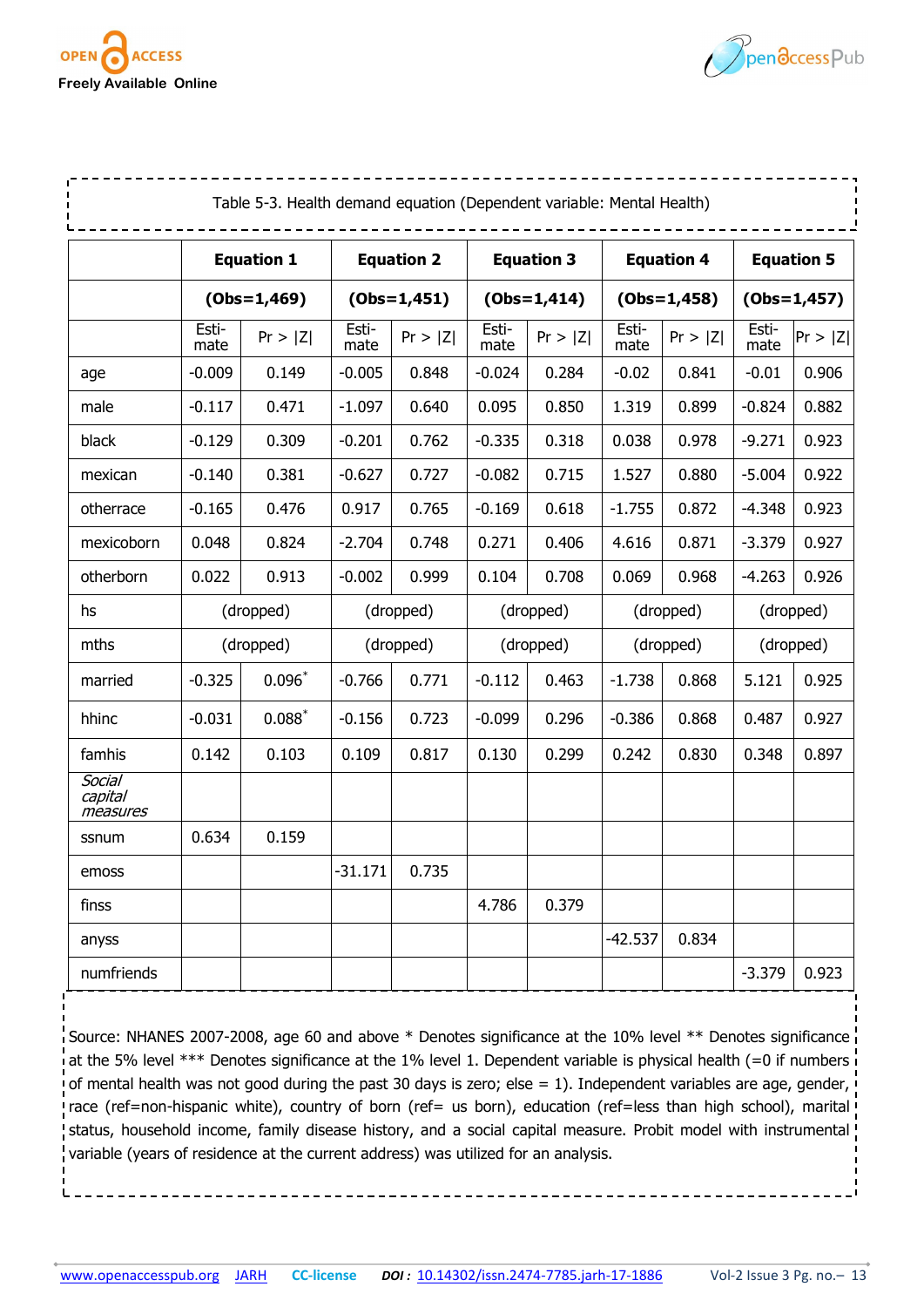



|                            |               | Table 5-4. Health demand equation (Dependent variable: Biological Risks) |               |                   |               |                   |               |                   |                   |         |
|----------------------------|---------------|--------------------------------------------------------------------------|---------------|-------------------|---------------|-------------------|---------------|-------------------|-------------------|---------|
|                            |               | <b>Equation 1</b>                                                        |               | <b>Equation 2</b> |               | <b>Equation 3</b> |               | <b>Equation 4</b> | <b>Equation 5</b> |         |
|                            |               | $(Obs=1,438)$                                                            |               | $(Obs=1,419)$     |               | $(Obs=1,386)$     |               | $(Obs=1,427)$     | $(Obs=1,430)$     |         |
|                            | Esti-<br>mate | Pr >  Z                                                                  | Esti-<br>mate | Pr >  Z           | Esti-<br>mate | Pr >  Z           | Esti-<br>mate | Pr >  Z           | Esti-<br>mate     | Pr >  Z |
| age                        | $-0.013$      | $0.009***$                                                               | $-0.002$      | 0.985             | $-0.021$      | 0.258             | $-0.011$      | $0.046***$        | $-0.015$          | 0.316   |
| male                       | $-0.054$      | 0.679                                                                    | 0.497         | 0.925             | 0.069         | 0.877             | $-0.041$      | 0.844             | $-0.124$          | 0.509   |
| black                      | 0.309         | $0.003***$                                                               | 0.511         | 0.775             | 0.212         | 0.489             | 0.349         | $0.011***$        | $-0.702$          | 0.879   |
| mexican                    | $-0.122$      | 0.129                                                                    | 0.374         | 0.928             | $-0.145$      | 0.314             | $-0.016$      | 0.948             | $-0.704$          | 0.796   |
| otherrace                  | $-0.268$      | 0.113                                                                    | $-0.719$      | 0.865             | $-0.227$      | 0.322             | $-0.271$      | 0.237             | $-0.832$          | 0.755   |
| mexicoborn                 | 0.206         | 0.558                                                                    | 3.533         | 0.902             | 0.324         | 0.240             | 0.564         | 0.526             | $-0.192$          | 0.920   |
| otherborn                  | $-0.070$      | 0.247                                                                    | 0.154         | 0.936             | $-0.035$      | 0.854             | $-0.031$      | 0.866             | $-0.642$          | 0.812   |
| hs                         |               | (dropped)                                                                | (dropped)     |                   | (dropped)     |                   | (dropped)     |                   | (dropped)         |         |
| mths                       |               | (dropped)                                                                |               | (dropped)         | (dropped)     |                   | (dropped)     |                   | (dropped)         |         |
| married                    | $-0.023$      | 0.865                                                                    | $-0.572$      | 0.918             | 0.049         | 0.611             | $-0.001$      | 0.999             | 0.663             | 0.818   |
| hhinc                      | $-0.065$      | $0.001\sp{***}$                                                          | $-0.232$      | 0.874             | $-0.099$      | 0.224             | $-0.081$      | 0.145             | $-0.003$          | 0.991   |
| famhis                     | 0.254         | $0.001***$                                                               | 0.003         | 0.999             | 0.228         | $0.008***$        | 0.211         | 0.127             | 0.297             | 0.302   |
| Social capital<br>measures |               |                                                                          |               |                   |               |                   |               |                   |                   |         |
| ssnum                      | 0.173         | 0.614                                                                    |               |                   |               |                   |               |                   |                   |         |
| emoss                      |               |                                                                          | 28.386        | 0.908             |               |                   |               |                   |                   |         |
| finss                      |               |                                                                          |               |                   | 2.025         | 0.673             |               |                   |                   |         |
| anyss                      |               |                                                                          |               |                   |               |                   | 4.100         | 0.698             |                   |         |
| numfriends                 |               |                                                                          |               |                   |               |                   |               |                   | $-0.397$          | 0.825   |

Source: NHANES 2007-2008, age 60 and above \* Denotes significance at the 10% level \*\* Denotes significance at the 5% level \*\*\* Denotes significance at the 1% level 1. Dependent variable is biological risks (=summation of inflammation, metabolic, and cardiovascular risk factors). Independent variables are age, gender, race (ref= non-hispanic white), country of born (ref= us born), education (ref=less than high school), marital status, household income, family disease history, and a social capital measure. 2SLS model (; instrumental variable=years of residence at the current address) was utilized for an analysis.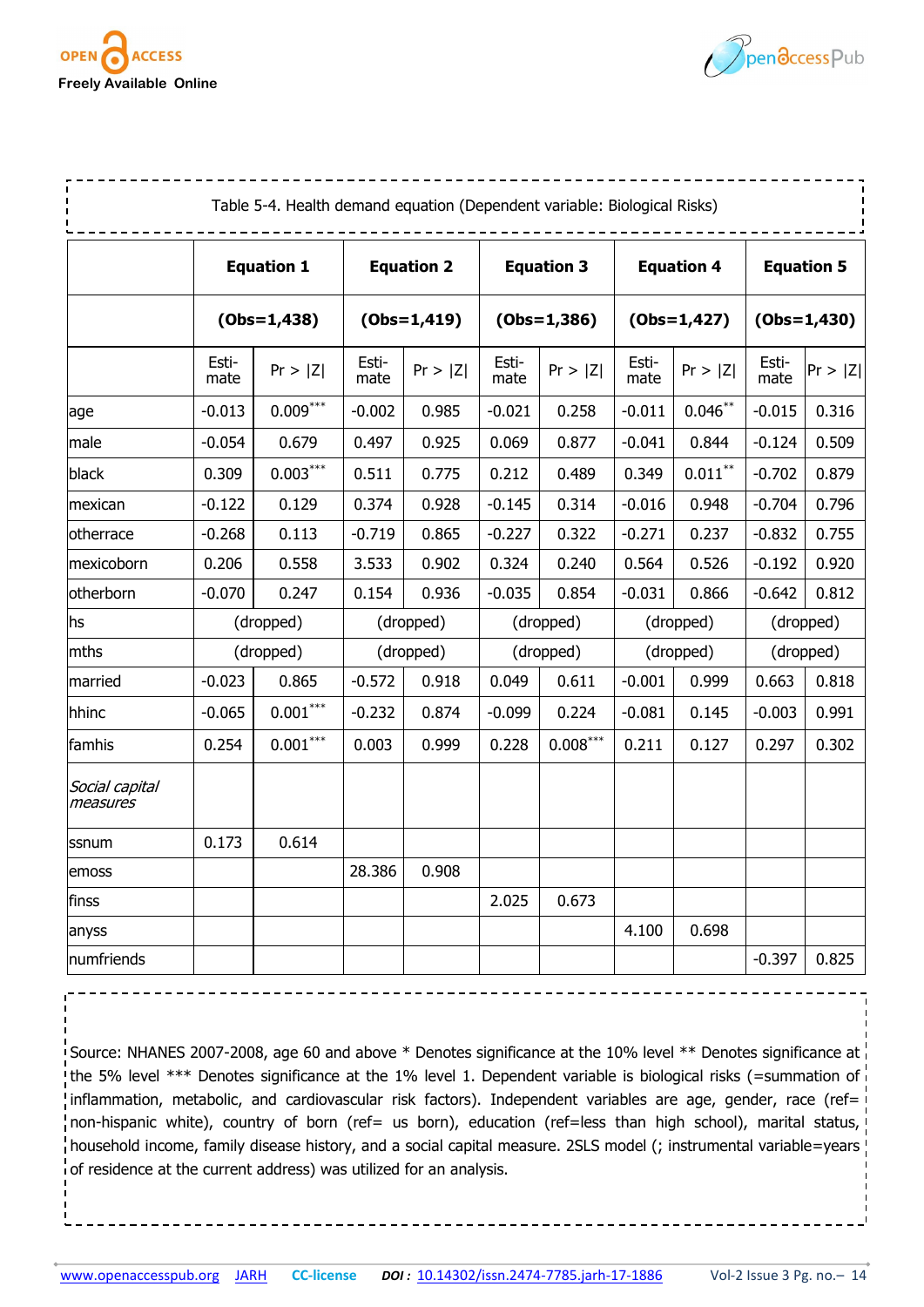



k. We actually analyzed separate regressions by inflammation, metabolic, and cardiovascular risk besides the summary index of biological risk. However, the result was not much different from ones with the summary index of biological risk.

#### **References**

- 1. World Health Organization (2015) Social determinants of health, http://www.who.int/ social\_determinants/en/.
- 2. Putnam, R. D. (2000). *Bowling alone,* Simon & Schuster, New York, NY.
- 3. Putnam, R. D. (1993). Making Democracy, Civic Tradition in Modern Italy. Princeton University Press, Princeton, NJ.
- 4. Kawachi, I., Subramanian S, Kim, D. (2008). Chapter 1: Social capital and health. In: Social capital and health. Kawachi I and Subramanian S, editors,  $1<sup>st</sup>$  ed. New York: Springer.
- 5. Kawachi, I., Kim, D., Coutts, A., and Subramanian, S.V. (2004). Commentary: reconciling the three accounts of social capital, International Journal of Epidemiology, Vol. 33 (4), 682-690.
- 6. Kawachi, I. and Berkman, L. (2000). Social cohesion, social capital and health. In L. Berkman and I. Kawachi (Eds.), Social epidemiology (pp. 1-25). Oxford: Oxford University Press.
- 7. Baum, F. (1999). Social capital: is it good for your health? Issues for a public health agenda. Journal of Epidemiology and Community Health, 53, 195–196.
- 8. Cox, E. (1997). Building Social Capital. Health Promotion Matters. VicHealth issue 4.
- 9. Kawachi, I. and Kennedy, B. P. (1997). Health and social cohesion: why care about income inequality? British Medical Journal, 314, 1037–1040.
- 10. Mohnen SM, Groenewegen PP, Volker B, Flap H. (2011). Neighborhood social capital and individual health, Social Science and Medicine, 72 (5), 660-667.
- 11. Murayama H, Fujiwara Y, Kawachi I. (2012). Social capital and health: A review of prospective multilevel studies, Journal of Epidemiology 22 (3), 179 - 87.
- 12. Poortinga, W. (2006). Social capital: An individual or collective resource for health", Social Science and

Medicine, vol. 62(2), 292-302.

- 13. Veenstra, G. (2000). Social capital, SES and health: an individual-level analysis. Social Science and Medicine, 50, 619–629.
- 14. Spellerberg, A. (2001). Framework for the Measurement of Social Capital in New Zealand, Research and Analytical Report 2001 No 14 Statistics New Zealand: Wellington.
- 15. Bowling, A., Farquhar, M., & Browne, P. (1991). Life satisfaction and associations with social network and support variables in three samples of elderly people. International Journal of Geriatric Psychiatry, 6(8), 549-566.
- 16. Havens, B., Donovan, C., & Hollander, M. (2001). Policies that have positive or negative impacts on informal care in Canada. Presentation to the International Association of Gerontology, Vancouver, BC.
- 17. Martire, L. M., Schulz, R., Mittelmark, M. B., & Newsom, J. T. (1999). Stability and change in older adults' social contact and social support: The cardiovascular health study. Journal of Gerontology: Social Sciences, 54B(5), S302-S311.
- 18. Keating, N., J. Swindle, and D. Foster. (2005). The role of social capital in Aging well, in M. Levesque (Eds.), Social capital in action: Thematic Policy Studies, Canada.
- 19. Becker, G. (1965). A Theory of the Allocation of Time, The Economic Journal, vol. 75, 493-517.
- 20. Behrman, J. and Deolalikar, A. (1999). Health and Nutrition, in Handbook of Development Economics, ed Hollis Chenery and T. N. Srinivasan (New York: North Holland), 631-711.
- 21. Hornbrook, M., Goodman, M., and Bennett, M. (1991). Assessing Health Plan Case Mix in Employed Populations: Ambulatory Morbidity and Prescribed Drug Models, In M. Hornbrook (Ed.), Advances in Health Economics and Health Services Research: Vol.12. Risk-Based Contributions to private Health Insurance (pp.197-232). Greenwich, CT: JAI Press.
- 22. Curtis, L., Phelps C., McDermot M., Rubin H. (2002). The Value of patient-reported Health Status in predicting short-term outcomes after Coronary Artery Bypass graft Surgery, Medical Care, 40 (11),